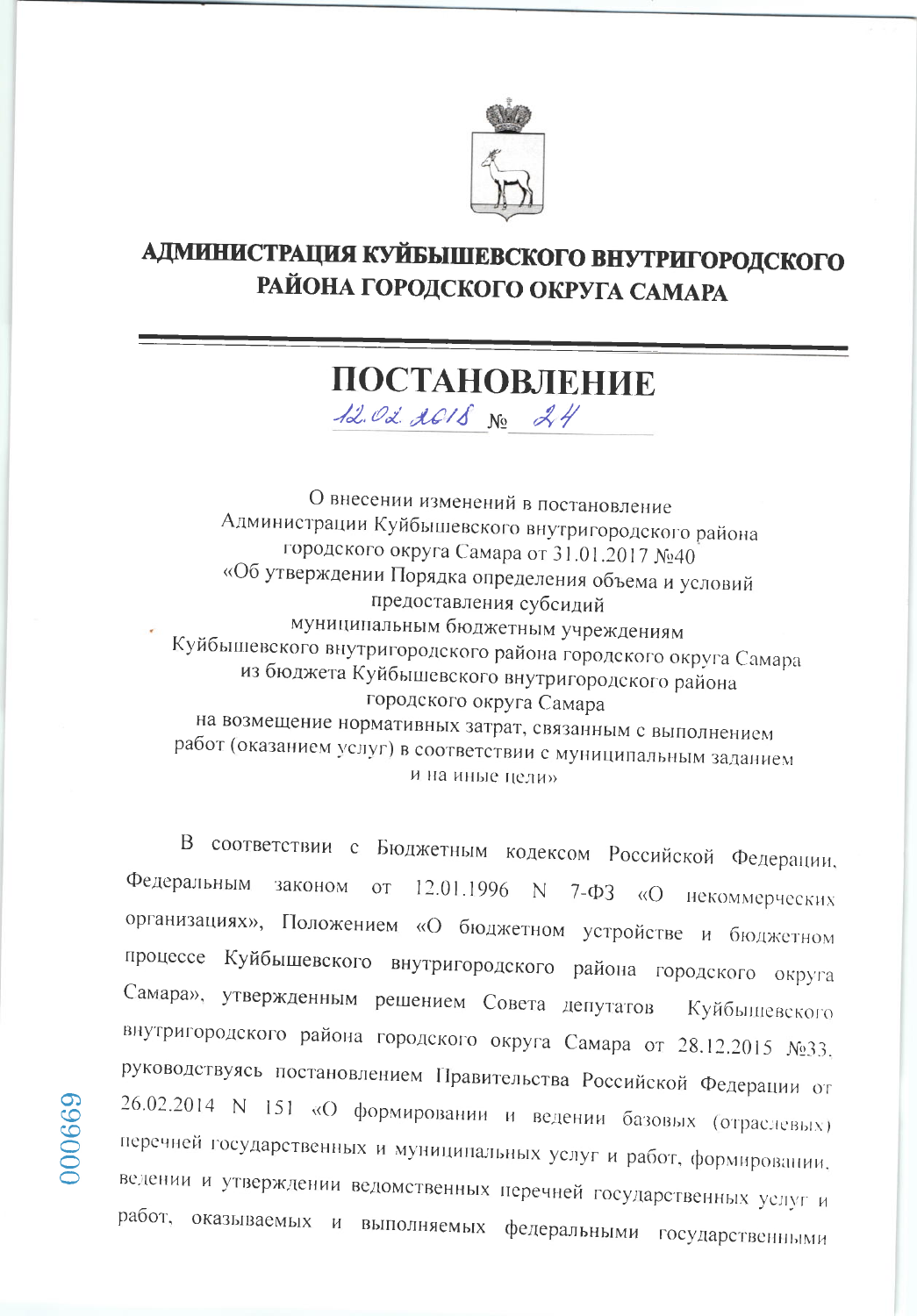учреждениями, и об общих требованиях к формированию, ведению и утверждению ведомственных перечней государственных (муниципальных) работ, оказываемых И выполняемых услуг  $\boldsymbol{M}$ государственными Российской учреждениями субъектов Федерации (муниципальными учреждениями)», Уставом Куйбышевского внутригородского района. городского округа Самара, ПОСТАНОВЛЯЮ:

1. Внести изменения в постановление Администрации Куйбышевского внутригородского района городского округа Самара от 31.01.2014 №40 «Об утверждении Порядка определения объема и условий предоставления муниципальным бюджетным учреждениям Куйбышевского субсидий городского внутригородского района округа Самара бюджета **ИЗ** Куйбышевского внутригородского района городского округа Самара на возмещение нормативных затрат, связанным с выполнением работ (оказанием услуг) в соответствии с муниципальным заданием и на иные цели», далее - постановление:

1.1.В наименовании постановления, по тексту постановления и по заменить тексту  $\overline{\mathsf{K}}$ постановлению словосочетание приложения «муниципальные бюджетные учреждения Куйбышевского внутригородского района городского округа Самара» в соответствующем падеже на словосочетание «муниципальное бюджетное учреждение Куйбышевского внутригородского района городского округа Самара «Куйбышевский» в соответствующем падеже.

1.2. Пункт 1.5. приложения к постановлению изложить в следующей редакции:

«1.5.Иными целями, на которые из бюджета Куйбышевского внутригородского района городского округа Самара могут предоставляться субсидии муниципальному учреждению, является:

1.5.1. Благоустройство незакрепленной территории Куйбышевского внутригородского района городского округа Самара;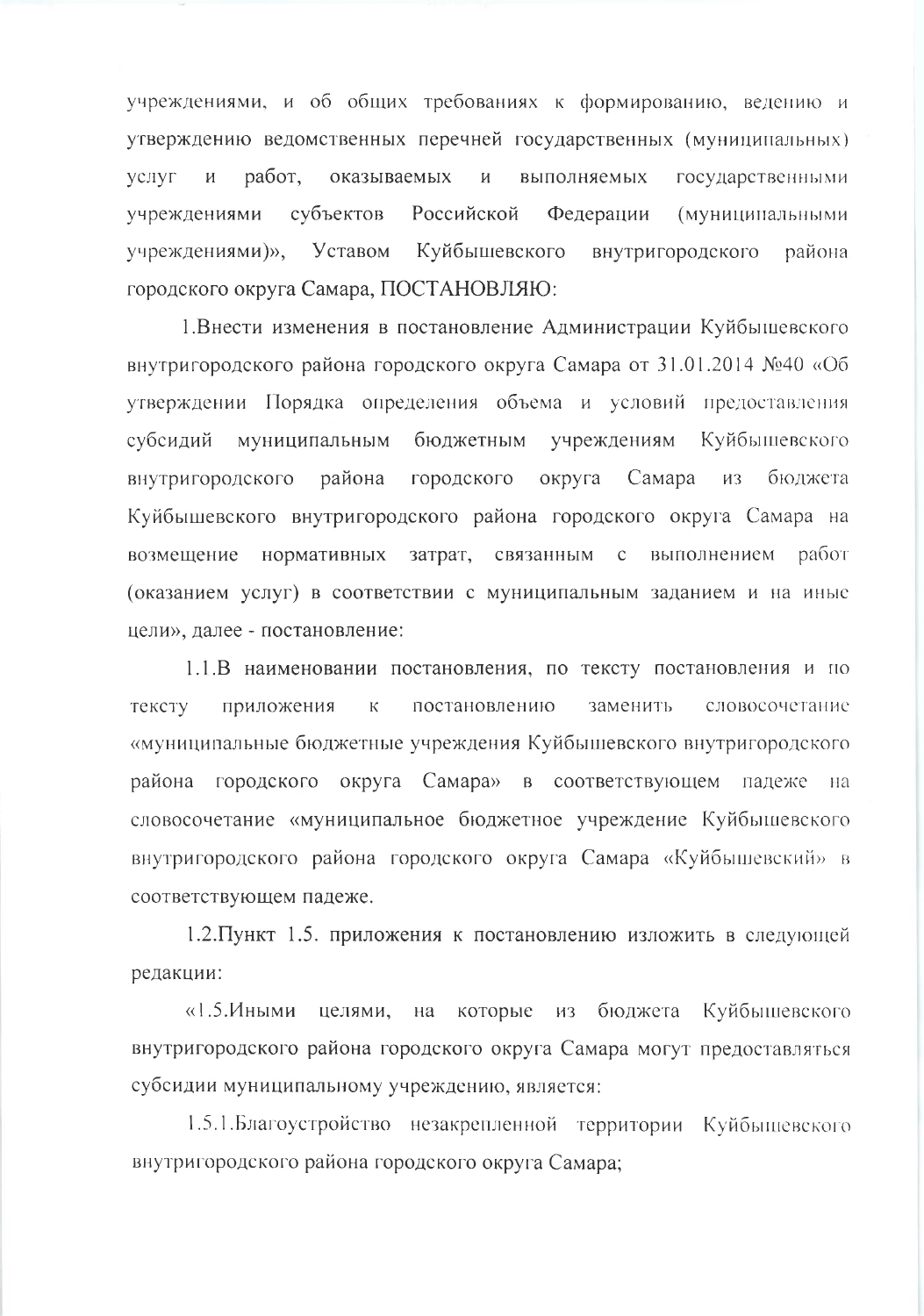$1.5.2$ . Поставка  $\overline{M}$ монтаж границах Куйбышевского  $\overline{B}$ внутригородского района городского округа Самара малых архитектурных форм и других объектов благоустройства:

1.5.3. Проведение капитального ремонта объектов муниципальной собственности Куйбышевского внутригородского района городского округа Самара:

 $1.5.4.$ Приобретение имущества, обладающего характеристиками, установленными пунктом 2 Порядка определения видов и перечней особо ценного движимого имущества муниципальных бюджетных учреждений Куйбышевского внутригородского района городского округа Самара, утвержденного постановлением Куйбышевского Администрации внутригородского района городского округа Самара;

1.5.5. Демонтаж, вывоз и хранение незаконных нестационарных объектов.».

2. Отменить постановление Администрации Куйбышевского внутригородского района городского округа Самара от 14.12.2017 №336 «О внесении изменений в постановление Администрации Куйбышевского внутригородского района городского округа Самара от 31.01.2017 №40 «Об утверждении Порядка формирования муниципального задания в отношении муниципальных бюджетных учреждений Куйбышевского внутригородского района городского округа Самара и финансового обеспечения выполнения муниципального задания».

3. Настоящее постановление вступает в силу с момента его официального опубликования распространяет И  $\csc$ действие на правоотношения, возникшие с 01.01.2018.

4. Контроль за выполнением настоящего постановления оставляю за собой.

Глава Администрации Куйбышевского внутригородского района городского округа Самара

A.B. Mopryh

Казакова3303890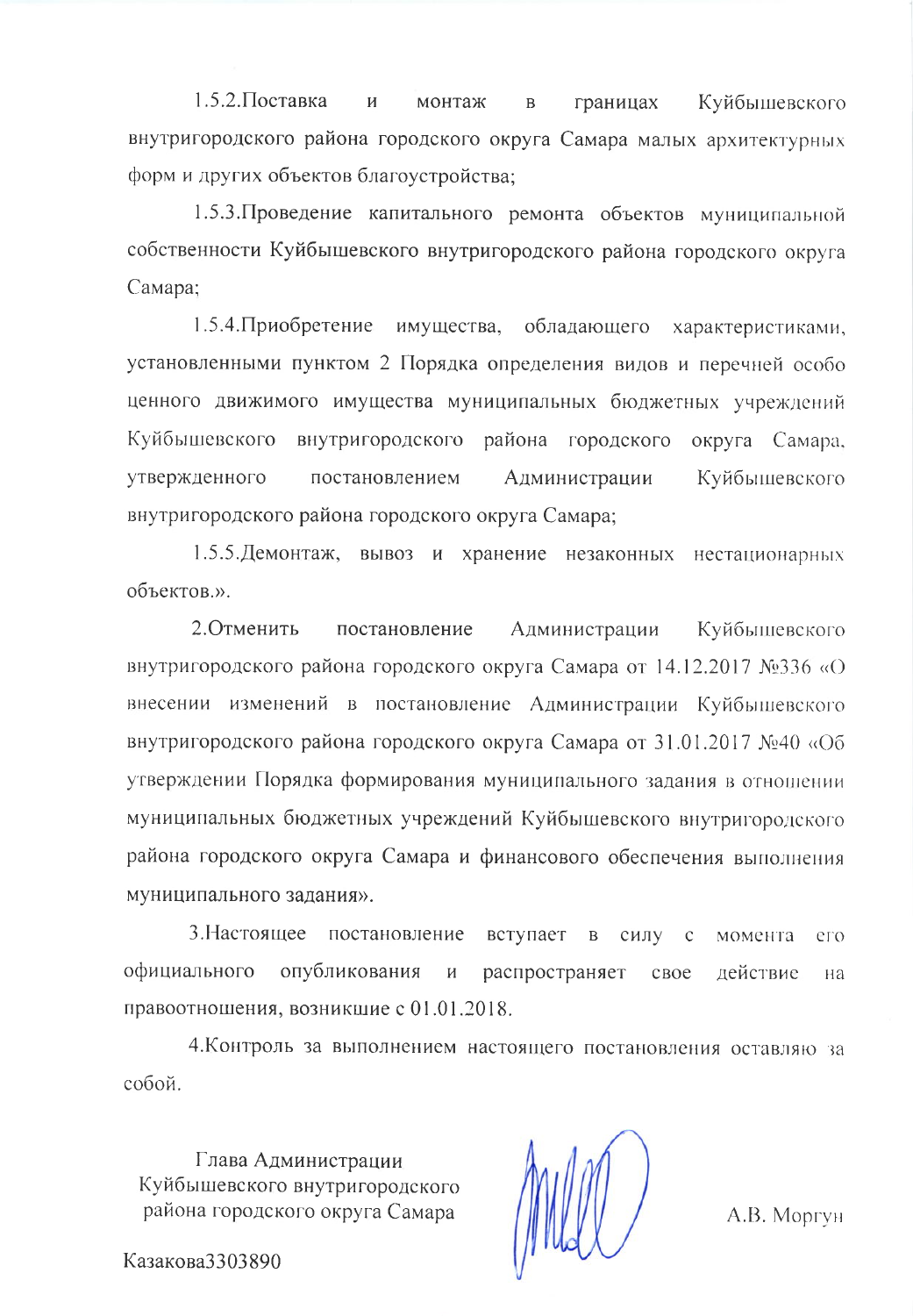О внесении изменений в постановление Администрации Куйбышевского внутригородского района городского округа Самара от 31.01.2017 №40 «Об утверждении Порядка определения объема и условий предоставления субсидий муниципальным бюджетным учреждениям Куйбышевского внутригородского района городского округа Самара из бюджета Куйбышевского внутригородского района городского округа Самара на возмещение нормативных затрат, связанным с выполнением работ (оказанием услуг) в соответствии с муниципальным заданием и на иные цели»

В соответствии с Бюджетным кодексом Российской Федерации, Федеральным законом  $OT$ 12.01.1996 N \  $7 - \Phi$ 3 «O некоммерческих организациях», Положением «О бюджетном устройстве и бюджетном процессе Куйбышевского внутригородского района городского округа Самара», утвержденным решением Совета депутатов Куйбышевского внутригородского района городского округа Самара от 28.12.2015 №33, руководствуясь постановлением Правительства Российской Федерации от 26.02.2014 N 151 «О формировании и ведении базовых (отраслевых) перечней государственных и муниципальных услуг и работ, формировании, ведении и утверждении ведомственных перечней государственных услуг и работ, оказываемых и выполняемых федеральными государственными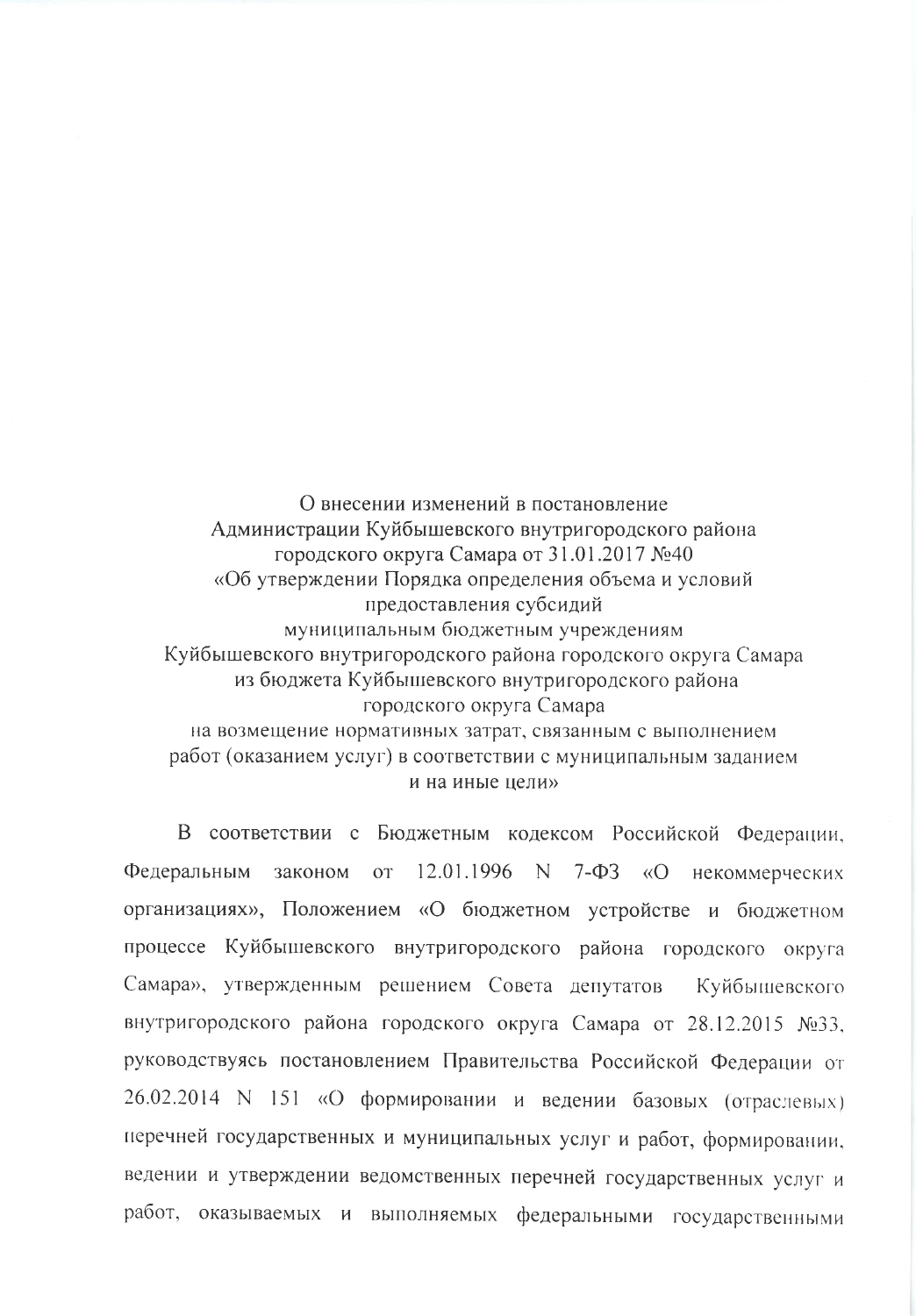учреждениями, и об общих требованиях к формированию, ведению и утверждению ведомственных перечней государственных (муниципальных) услуг работ, оказываемых  $\overline{M}$  $\boldsymbol{\mathit{H}}$ выполняемых государственными учреждениями субъектов Российской Федерации (муниципальными учреждениями)», Уставом Куйбышевского внутригородского района городского округа Самара, ПОСТАНОВЛЯЮ:

1. Внести изменения в постановление Администрации Куйбышевского внутригородского района городского округа Самара от 31.01.2014 №40 «Об утверждении Порядка определения объема и условий предоставления субсидий муниципальным бюджетным учреждениям Куйбышевского внутригородского района городского округа Самара **ИЗ** бюджета Куйбышевского внутригородского района городского округа Самара на возмещение нормативных затрат, связанным с выполнением работ (оказанием услуг) в соответствии с муниципальным заданием и на иные цели», далее - постановление:

1.1.В наименовании постановления, по тексту постановления и по тексту приложения  $\mathbf K$ постановлению заменить словосочетание «муниципальные бюджетные учреждения Куйбышевского внутригородского района городского округа Самара» в соответствующем падеже  $Ha$ словосочетание «муниципальное бюджетное учреждение Куйбышевского внутригородского района городского округа Самара «Куйбышевский» в соответствующем падеже.

1.2. Пункт 1.5. приложения к постановлению изложить в следующей редакции:

«1.5.Иными целями, на которые из бюджета Куйбышевского внутригородского района городского округа Самара могут предоставляться субсидии муниципальному учреждению, является:

1.5.1. Благоустройство незакрепленной территории Куйбышевского внутригородского района городского округа Самара;